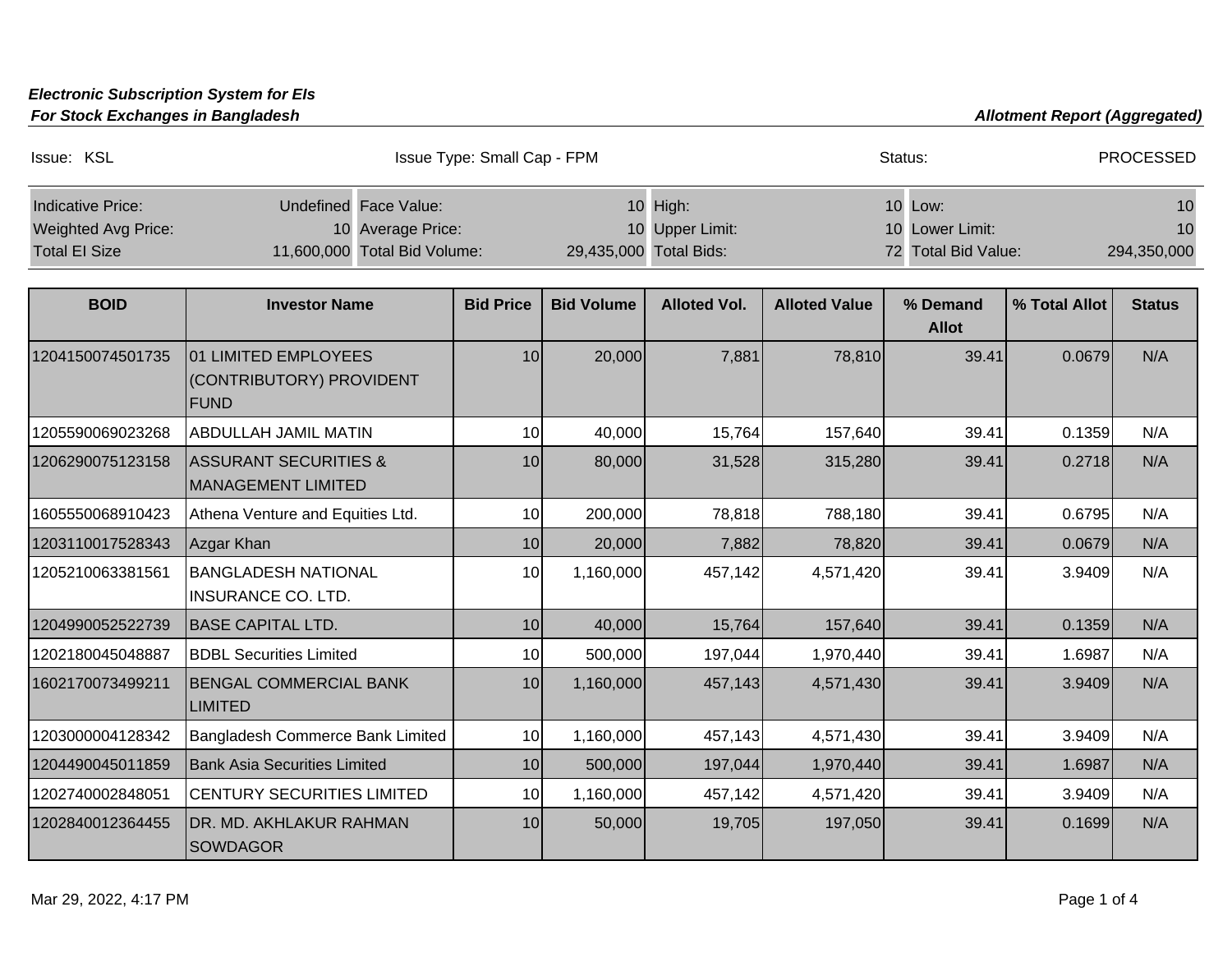| <b>BOID</b>      | <b>Investor Name</b>                                              | <b>Bid Price</b> | <b>Bid Volume</b> | <b>Alloted Vol.</b> | <b>Alloted Value</b> | % Demand<br><b>Allot</b> | % Total Allot | <b>Status</b> |
|------------------|-------------------------------------------------------------------|------------------|-------------------|---------------------|----------------------|--------------------------|---------------|---------------|
| 1203680024086487 | Darul Awam Tuhin                                                  | 10               | 20,000            | 7,882               | 78,820               | 39.41                    | 0.0679        | N/A           |
| 1201830073381311 | Desh General Insurance Company<br>Limited                         | 10               | 250,000           | 98,523              | 985,230              | 39.41                    | 0.8493        | N/A           |
| 1205210061487350 | <b>Dhaka Securities Ltd</b>                                       | 10               | 1,160,000         | 457,142             | 4,571,420            | 39.41                    | 3.9409        | N/A           |
| 1203190018037457 | <b>Express Insurance Limited</b>                                  | 10               | 1,160,000         | 457,142             | 4,571,420            | 39.41                    | 3.9409        | N/A           |
| 1203130054061821 | <b>HASSAN SHARES AND</b><br>SECURITIES LTD.                       | 10               | 500,000           | 197,045             | 1,970,450            | 39.41                    | 1.6987        | N/A           |
| 1201950060942951 | <b>IMPERIAL CAPITAL LIMITED</b>                                   | 10 <sup>1</sup>  | 100,000           | 39,409              | 394,090              | 39.41                    | 0.3397        | N/A           |
| 1603700045112394 | <b>ISLAMI BANK CAPITAL</b><br><b>MANAGEMENT LIMITED</b>           | 10               | 500,000           | 197,044             | 1,970,440            | 39.41                    | 1.6987        | N/A           |
| 1201910073457270 | Irem Trading Private Ltd Employees<br>Contributory P F            | 10 <sup>1</sup>  | 80,000            | 31,528              | 315,280              | 39.41                    | 0.2718        | N/A           |
| 1202550069752386 | <b>JNEM Ventures Limited - Employees</b><br><b>Provident Fund</b> | 10               | 1,000,000         | 394,088             | 3,940,880            | 39.41                    | 3.3973        | N/A           |
| 1201830065377951 | KHONDKAR MOSTAQ AHMAD                                             | 10               | 20,000            | 7,882               | 78,820               | 39.41                    | 0.0679        | N/A           |
| 1201830043239232 | LANKABANGLA INVESTMENTS<br><b>LIMITED</b>                         | 10               | 1,160,000         | 457,143             | 4,571,430            | 39.41                    | 3.9409        | N/A           |
| 1604580071936324 | <b>LB Gratuity Opportunities Fund</b>                             | 10               | 1,160,000         | 457,143             | 4,571,430            | 39.41                    | 3.9409        | N/A           |
| 1604620062083293 | LankaBangla 1st Balanced Unit Fund                                | 10               | 1,160,000         | 457,143             | 4,571,430            | 39.41                    | 3.9409        | N/A           |
| 1604580064681637 | LankaBangla Al-Arafah Shariah Unit<br>Fund                        | 10 <sup>1</sup>  | 1,160,000         | 457,143             | 4,571,430            | 39.41                    | 3.9409        | N/A           |
| 1204030045890257 | LankaBangla Asset Management<br>Company Ltd.                      | 10               | 1,160,000         | 457,143             | 4,571,430            | 39.41                    | 3.9409        | N/A           |
| 1201960063786301 | MD ABU HANIF                                                      | 10 <sup>1</sup>  | 20,000            | 7,882               | 78,820               | 39.41                    | 0.0679        | N/A           |
| 1204510027536899 | <b>MD HUMAYUN KABIR</b>                                           | 10               | 20,000            | 7,882               | 78,820               | 39.41                    | 0.0679        | N/A           |
| 1203210073513011 | <b>MD MEHEDI HASAN KHAN</b>                                       | 10               | 20,000            | 7,882               | 78,820               | 39.41                    | 0.0679        | N/A           |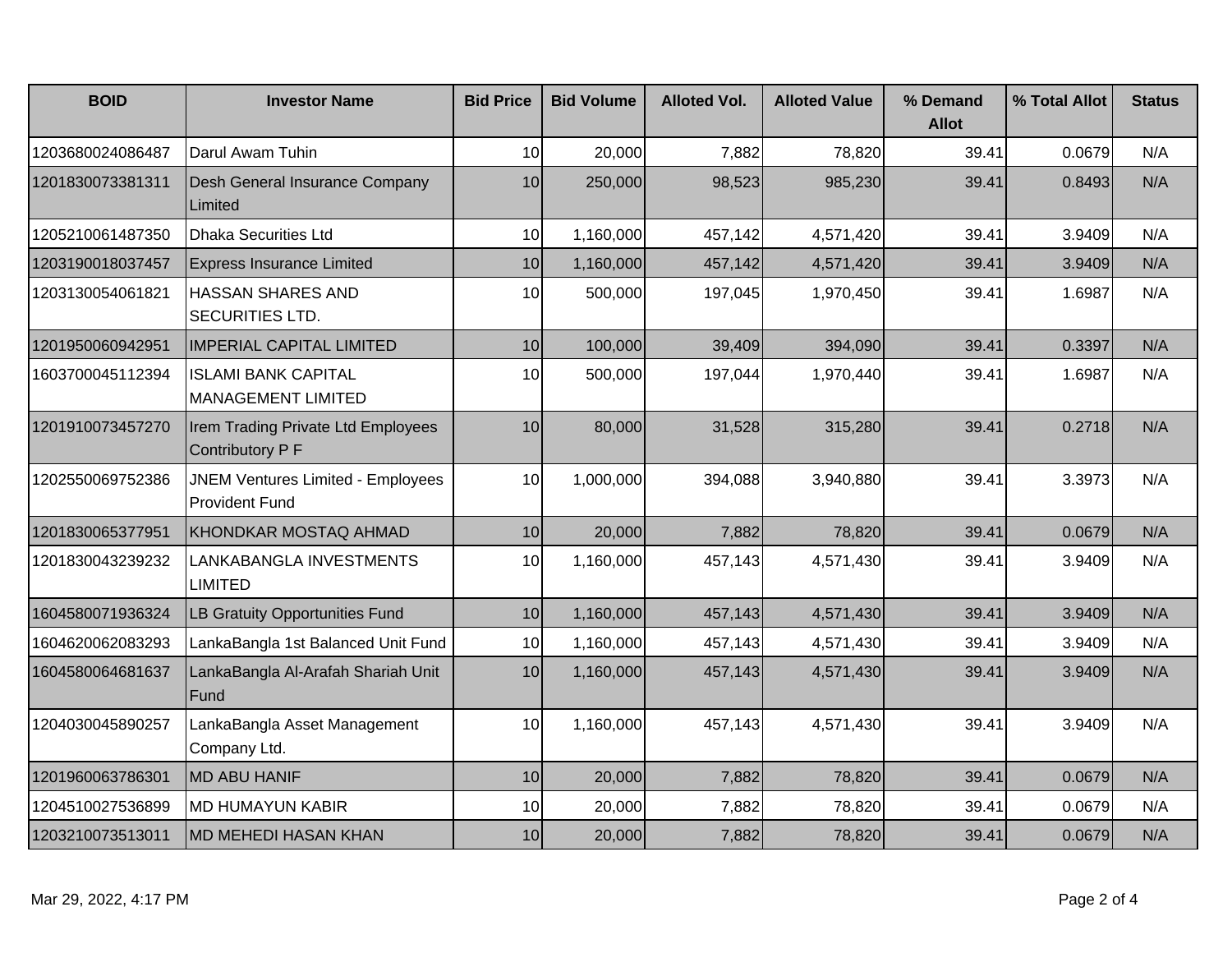| <b>BOID</b>      | <b>Investor Name</b>                                                 | <b>Bid Price</b> | <b>Bid Volume</b> | <b>Alloted Vol.</b> | <b>Alloted Value</b> | % Demand<br><b>Allot</b> | % Total Allot | <b>Status</b> |
|------------------|----------------------------------------------------------------------|------------------|-------------------|---------------------|----------------------|--------------------------|---------------|---------------|
| 1202240013514431 | <b>MD. AMINUL ISLAM</b>                                              | 10               | 20,000            | 7,882               | 78,820               | 39.41                    | 0.0679        | N/A           |
| 1202550073518973 | <b>MD. ARIFUL ISLAM</b>                                              | 10               | 60,000            | 23,645              | 236,450              | 39.41                    | 0.2038        | N/A           |
| 1202240004625031 | <b>MD. MOTIOUR RAHAMAN</b>                                           | 10               | 50,000            | 19,705              | 197,050              | 39.41                    | 0.1699        | N/A           |
| 1206240056913789 | <b>MD. NAZRUL ISLAM SARKER</b>                                       | 10               | 20,000            | 7,882               | 78,820               | 39.41                    | 0.0679        | N/A           |
| 1201910000037197 | <b>MILTON KUMAR ROY</b>                                              | 10               | 20,000            | 7,882               | 78,820               | 39.41                    | 0.0679        | N/A           |
| 1205950019954586 | MR. MOHAMMAD ALI FCA                                                 | 10               | 100,000           | 39,408              | 394,080              | 39.41                    | 0.3397        | N/A           |
| 1601880000161286 | <b>MTB Securities Ltd.</b>                                           | 10               | 500,000           | 197,045             | 1,970,450            | 39.41                    | 1.6987        | N/A           |
| 1201700016758803 | Md Abdul Alim                                                        | 10               | 80,000            | 31,527              | 315,270              | 39.41                    | 0.2718        | N/A           |
| 1201750069096535 | Md. Abu Yousuf                                                       | 10               | 480,000           | 189,163             | 1,891,630            | 39.41                    | 1.6307        | N/A           |
| 1204250068042456 | Md. Masud Karim                                                      | 10               | 300,000           | 118,226             | 1,182,260            | 39.41                    | 1.0192        | N/A           |
| 1205210067176945 | Meghna Fund Management Limited                                       | 10               | 1,160,000         | 457,142             | 4,571,420            | 39.41                    | 3.9409        | N/A           |
| 1204780073653823 | Millennium Information Solution<br>Limited Employees Provident Fund. | 10 <sup>1</sup>  | 200,000           | 78,818              | 788,180              | 39.41                    | 0.6795        | N/A           |
| 1204280030861838 | Mohammad Abu Kausar                                                  | 10               | 500,000           | 197,045             | 1,970,450            | 39.41                    | 1.6987        | N/A           |
| 1203680053875766 | Mohammad Pijirul Alam Khan                                           | 10               | 20,000            | 7,882               | 78,820               | 39.41                    | 0.0679        | N/A           |
| 1205950062197150 | NRBC BANK SECURITIES LIMITED                                         | 10               | 100,000           | 39,408              | 394,080              | 39.41                    | 0.3397        | N/A           |
| 1205720000268934 | National Life Insurance Company<br>Limited                           | 10               | 1,160,000         | 457,143             | 4,571,430            | 39.41                    | 3.9409        | N/A           |
| 1605070000280959 | Nazrul Islam Mazumder                                                | 10               | 60,000            | 23,646              | 236,460              | 39.41                    | 0.2038        | N/A           |
| 1204370000002224 | Qazi Saiful Islam                                                    | 10               | 60,000            | 23,646              | 236,460              | 39.41                    | 0.2038        | N/A           |
| 1203850038318433 | Reliance Brokerage Services Limited                                  | 10               | 20,000            | 7,881               | 78,810               | 39.41                    | 0.0679        | N/A           |
| 1202600028884856 | Remons Investment & Securities Ltd.                                  | 10               | 1,160,000         | 457,143             | 4,571,430            | 39.41                    | 3.9409        | N/A           |
| 1605220044999407 | Rupali Investment Limited                                            | 10               | 100,000           | 39,408              | 394,080              | 39.41                    | 0.3397        | N/A           |
| 1201750006437341 | Rupali Life Insurance Company Ltd.                                   | 10               | 1,160,000         | 457,142             | 4,571,420            | 39.41                    | 3.9409        | N/A           |
| 1201730043558217 | SAIFUL ISLAM CHOUDHURY                                               | 10               | 100,000           | 39,408              | 394,080              | 39.41                    | 0.3397        | N/A           |